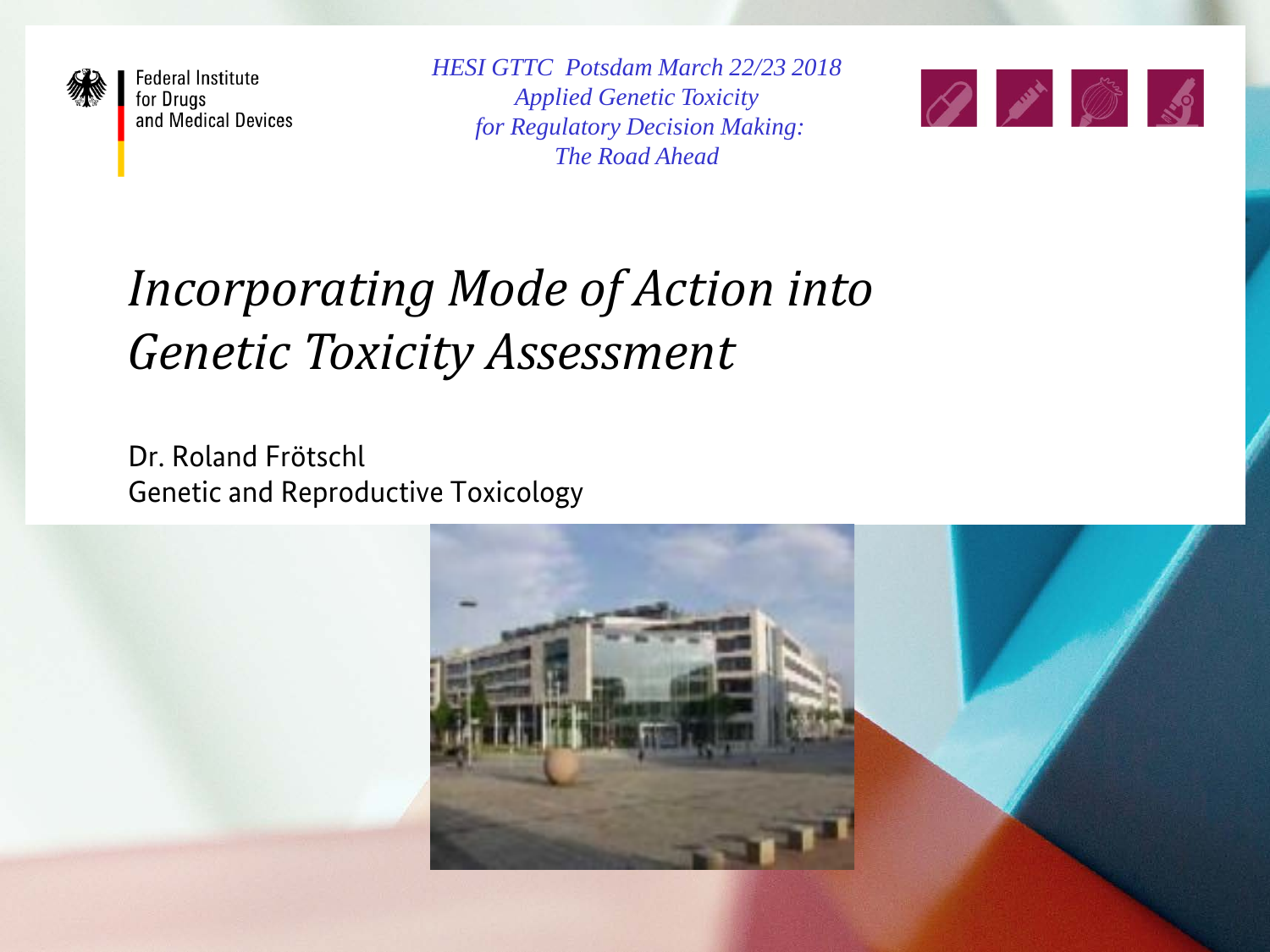#### Disclaimer

Views and opinions expressed in this presentation are my own, do not necessarily reflect the opinion of other assessors at the BfArM or other EUcompetent authorities, and can not be considered as BfArM or EU guidance or policy



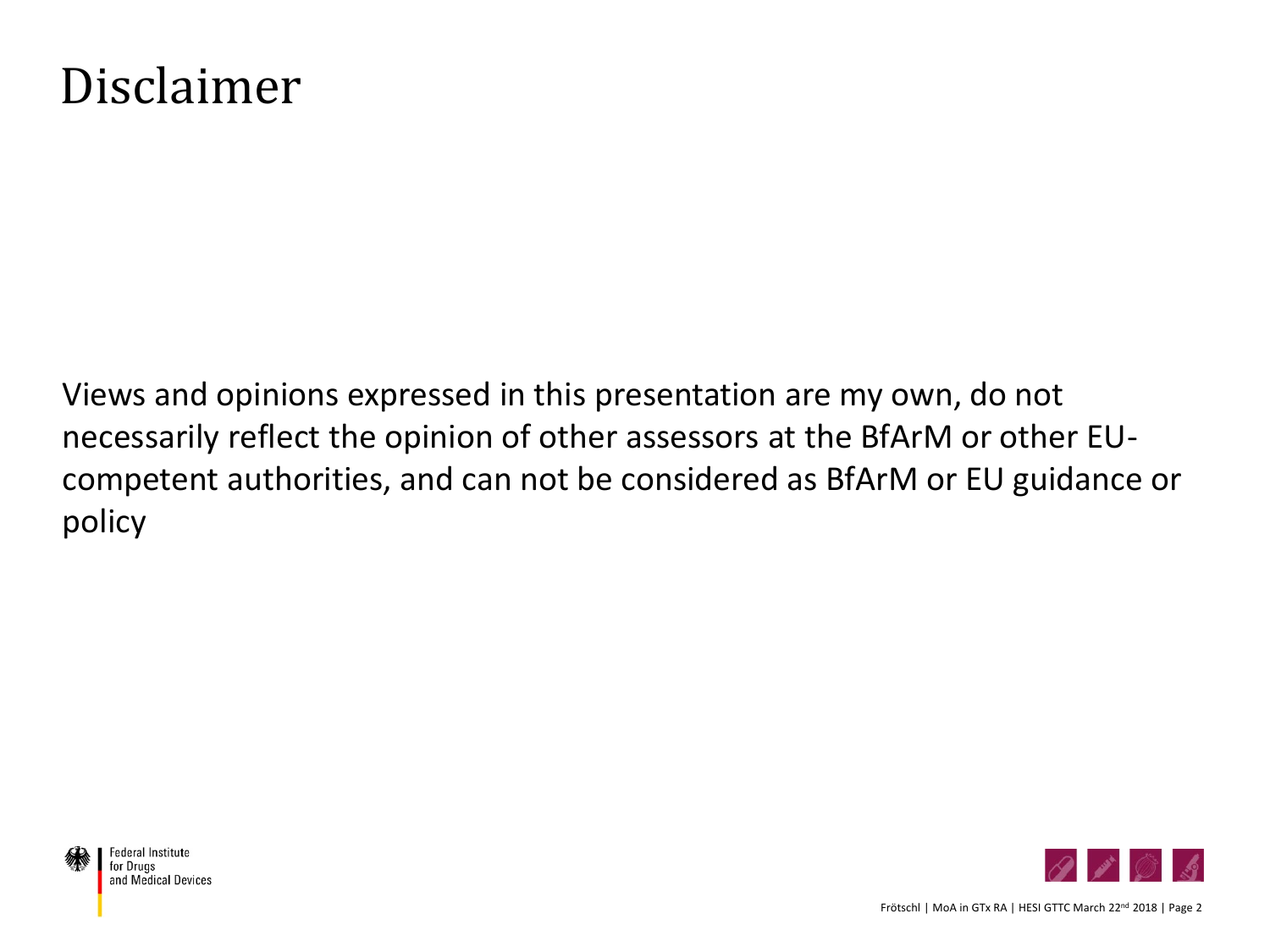#### Contents

- 1. Purpose of and basic test battery in genetic toxicity
- 2. Example for standard battery positive compound
- 3. Mode of action determination for risk assessment
- 4. Novel techniques for MoA determination to get to an AOP
- 5. Incorporation into risk assessment
- 6. Conclusions



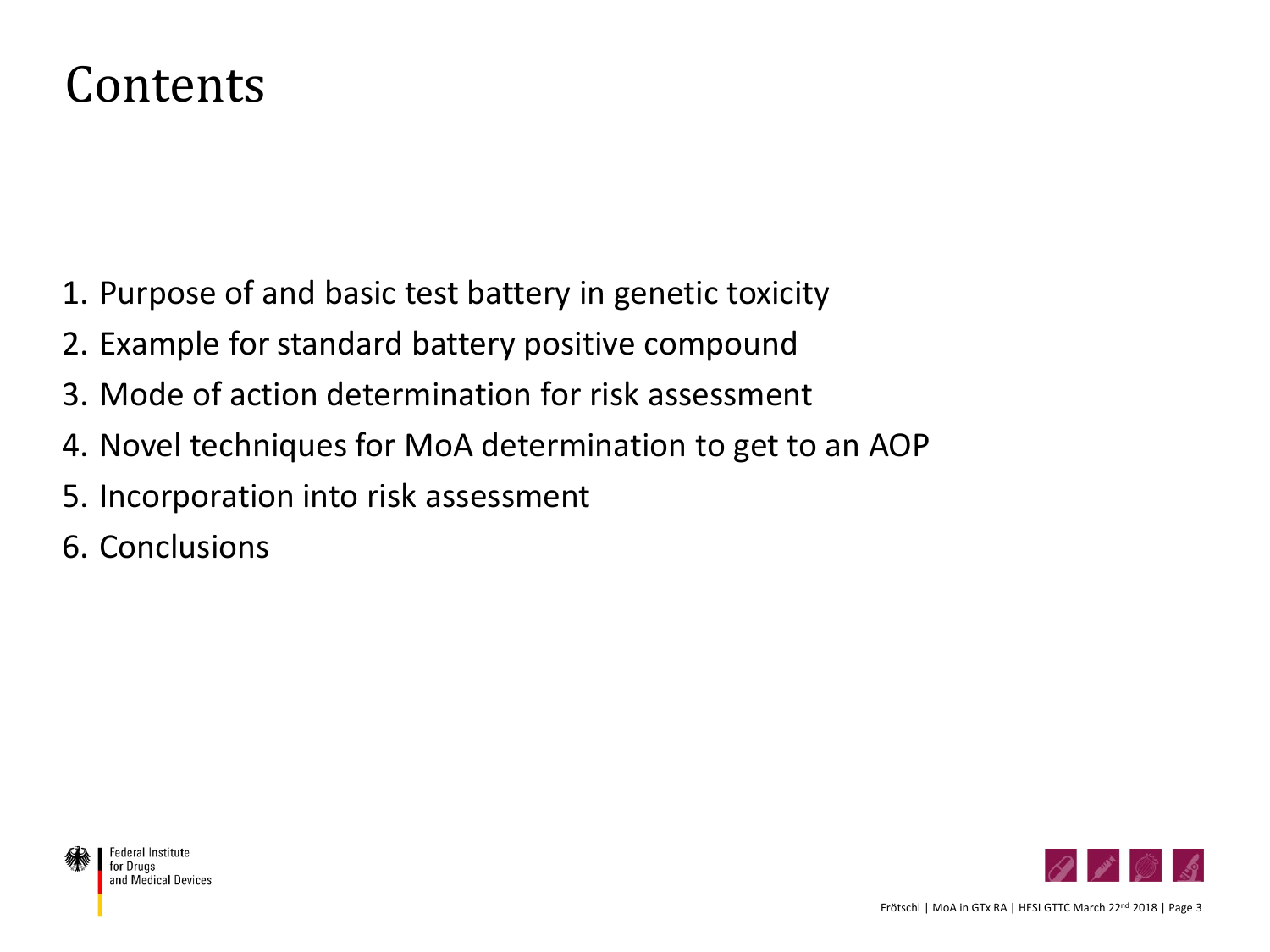Current Gentox Test Strategy for Pharmaceuticals CHMP/ICH/126642/08 ICH S2 (R1)

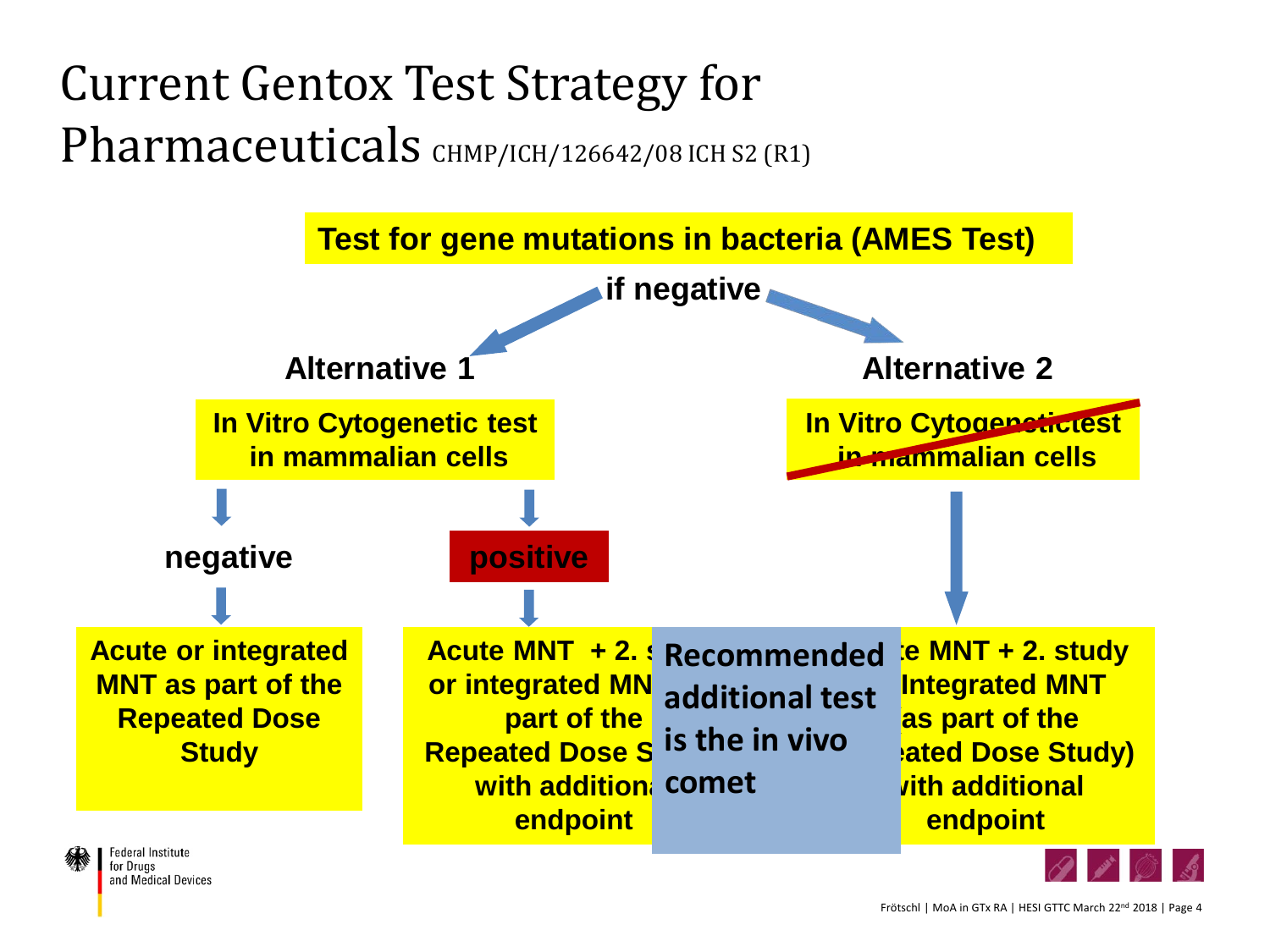#### Aim of the basic test strategy

- Identify mutagenic substances
	- Considered to be potentially carcinogenic
	- cause inheritable DNA-alteration which potenially lead to genetic diseases
- Protect consumers/patients from any inacceptable risk for
	- developing cancer or acquiring genetic diseases
- Protect populations from any inacceptable risk for
	- Increase of genetic diseases
	- Increase in predisposition for cancer
- Standard battery is focused on the detection of inheritable DNA alterations
	- Gens mutation, chromosome mutations, genome mutations



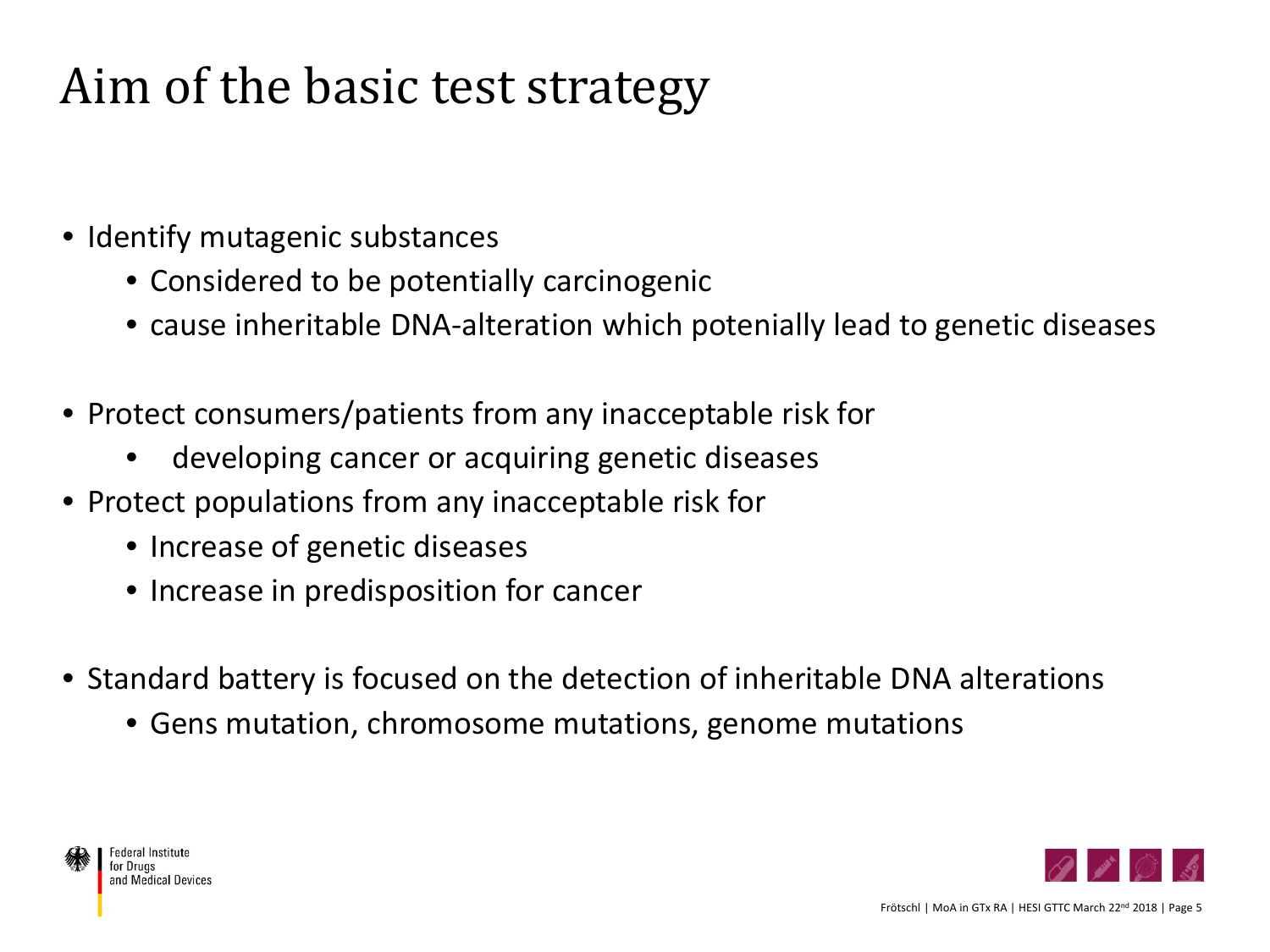# Consequences of basic test battery results No mutation

- Fine as long as test results are negative and no hazard is identified
- Problems start with positive test results and the question
	- Is the hazard a risk?
	- Generally additional testing for MoA are required for the risk assessment of a genotoxic compound
	- Exclusion of direct reaction with the DNA and a dose response with a clear NOEL is required



single-strand



MLA/Cab positive?!

lamaged base



intra-strand

inter-strand crosslink

double-strand crosslink

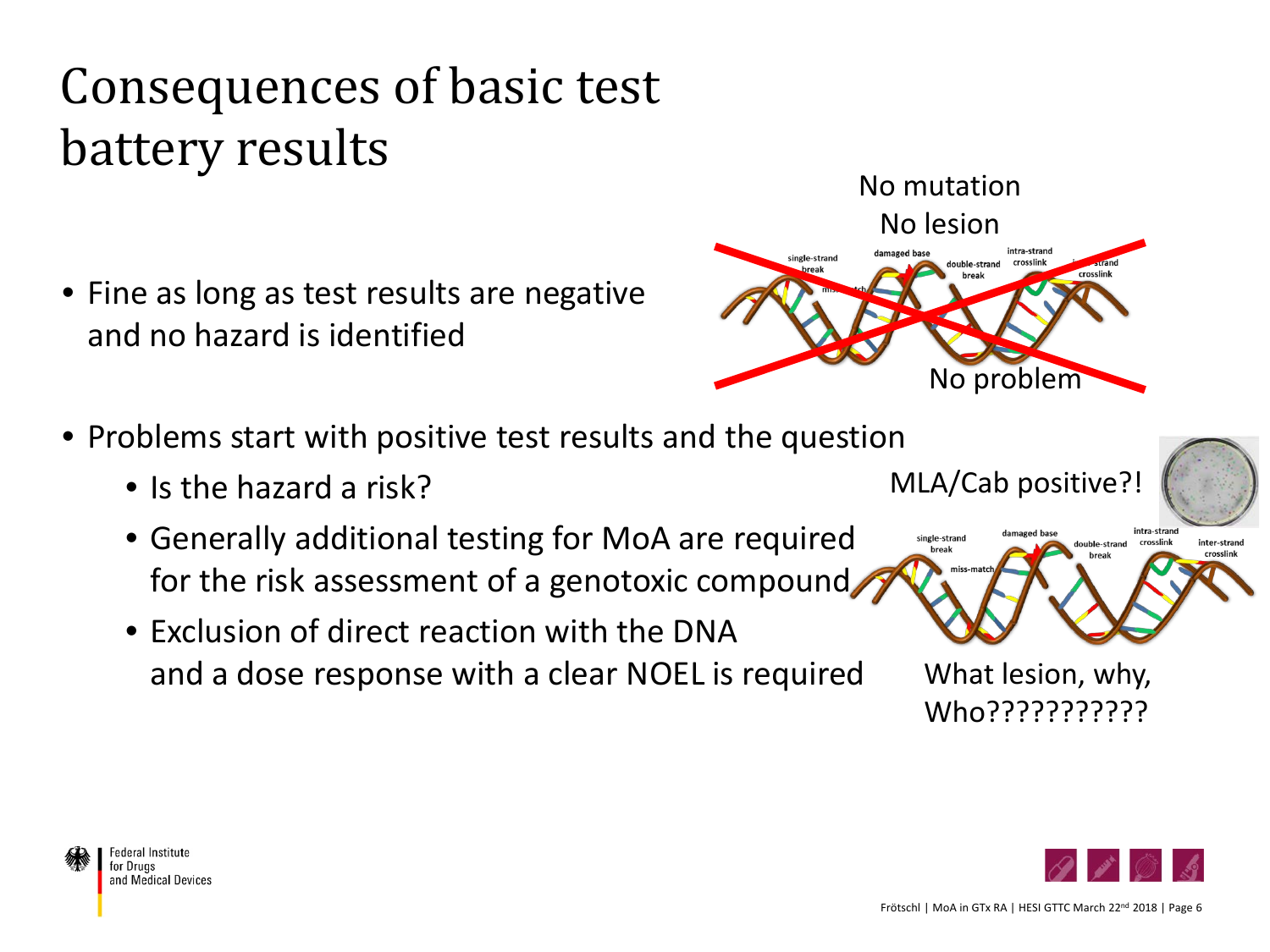# Limitations of the standard battery

- with current standard genotoxicity test battery models
	- prediction of the real risk of genotoxic compounds for mutagenicity in humans is difficult or nearly impossible, guidance for MoA clarification is very limited
- What we do is to assume a worst case and get to the safe side of it

• This is very conservative and overestimates the real risk (in most cases)



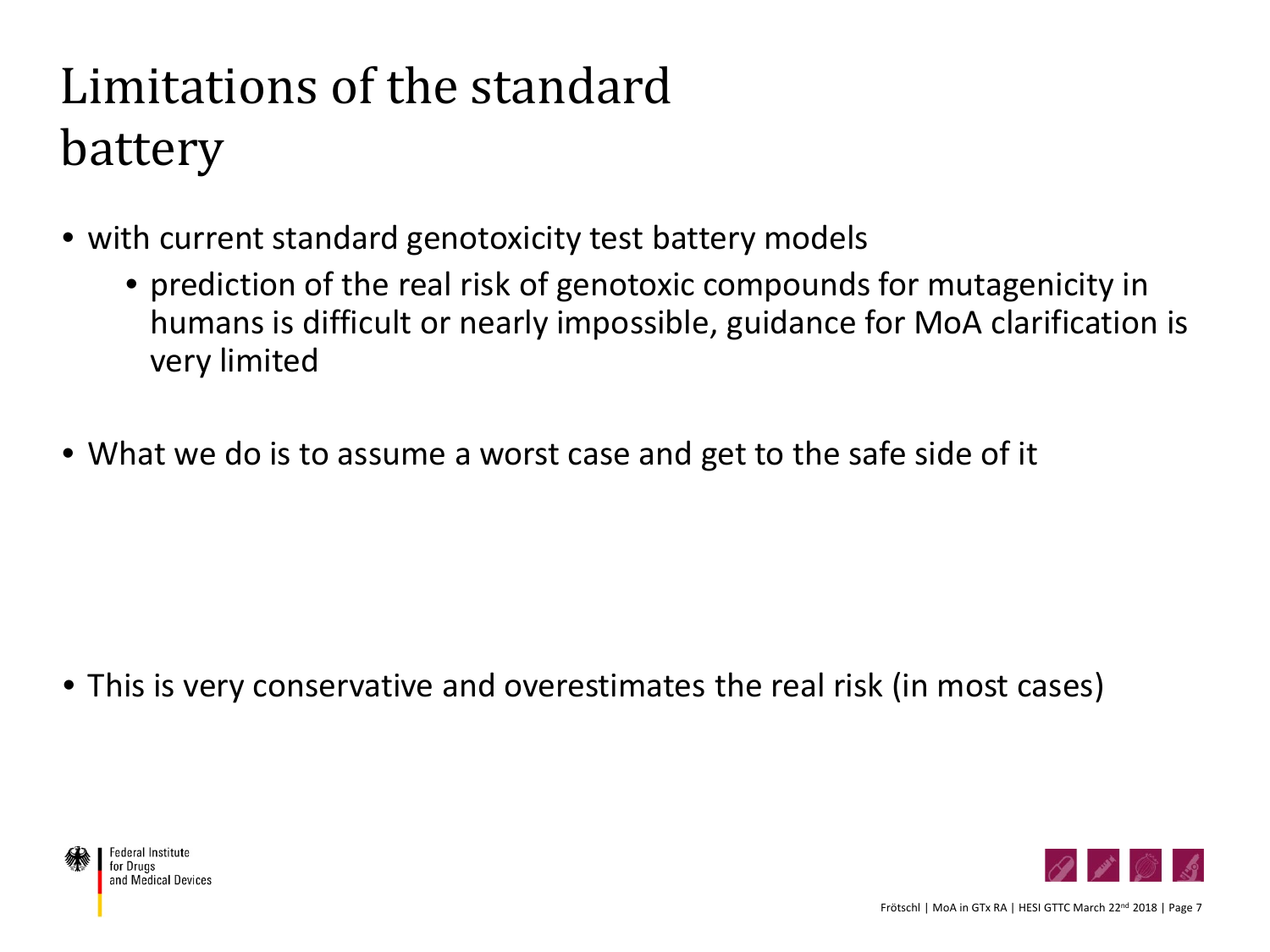Informed risk assessment improves safety assessment in genotoxicity

- This needs data on
	- Mode of action
	- Dose response and point of departure for relevant effects
	- Transspecies relevance
	- Exposure assessment
	- Environmental/human relevance

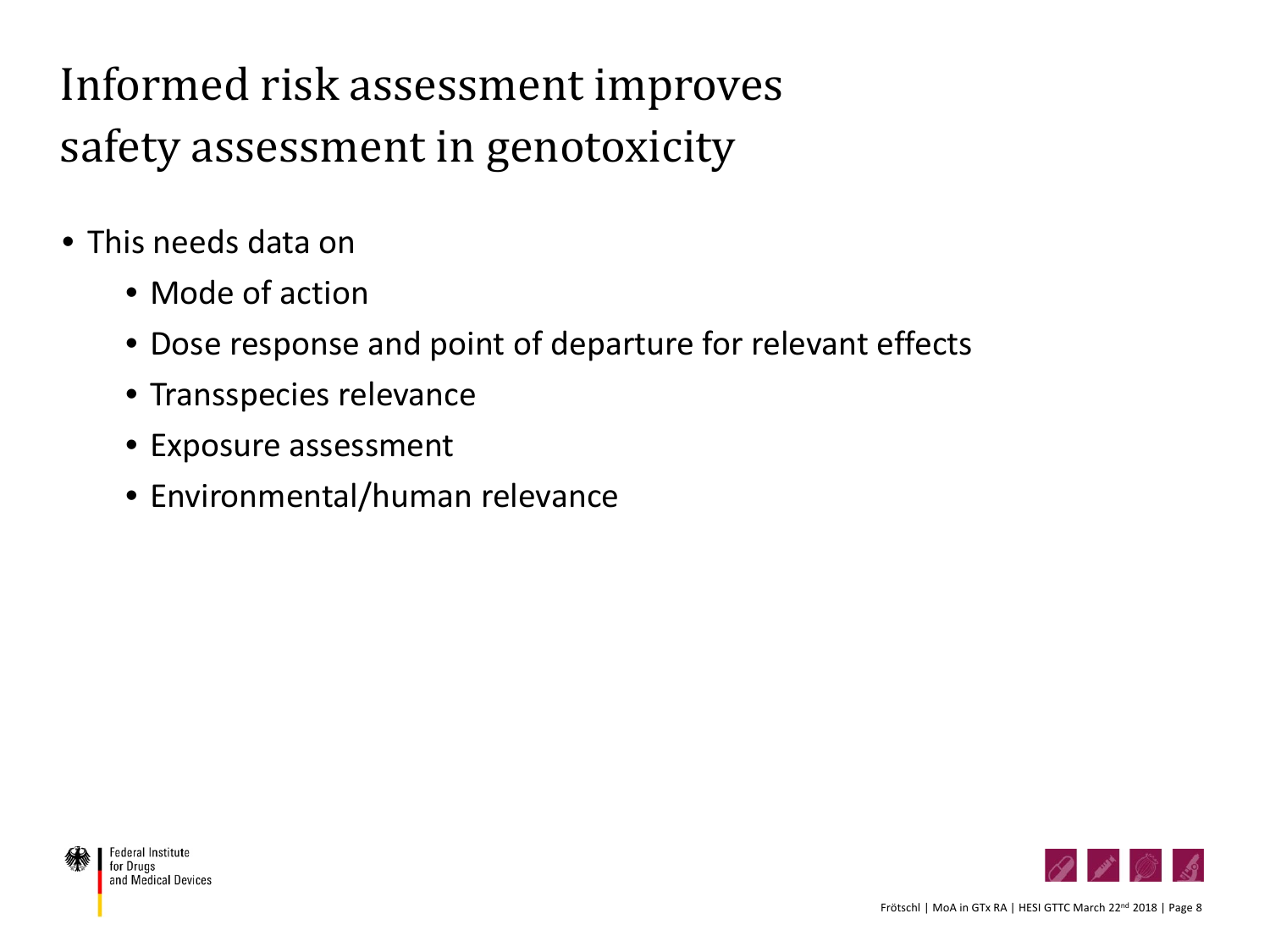#### Basic quatitative risk assessment for threshold (PoD) related mechanisms

- Currently a quantitative risk assessment is only accepted for compounds
	- not directly interacting with DNA (not-DNA-reactive)
- Compounds interacting directly with DNA (e.g. alkylating agents) are still in most cases regulated conservative with a yes/no risk assessment
	- Yes means there is no PoD, any dose is considered to pose a mutagenic risk
	- Acceptability is considered only for doses with a theoretical cancer risk of 1:100,000 for pharmaceuticals or 1:1,000,000 for food additives

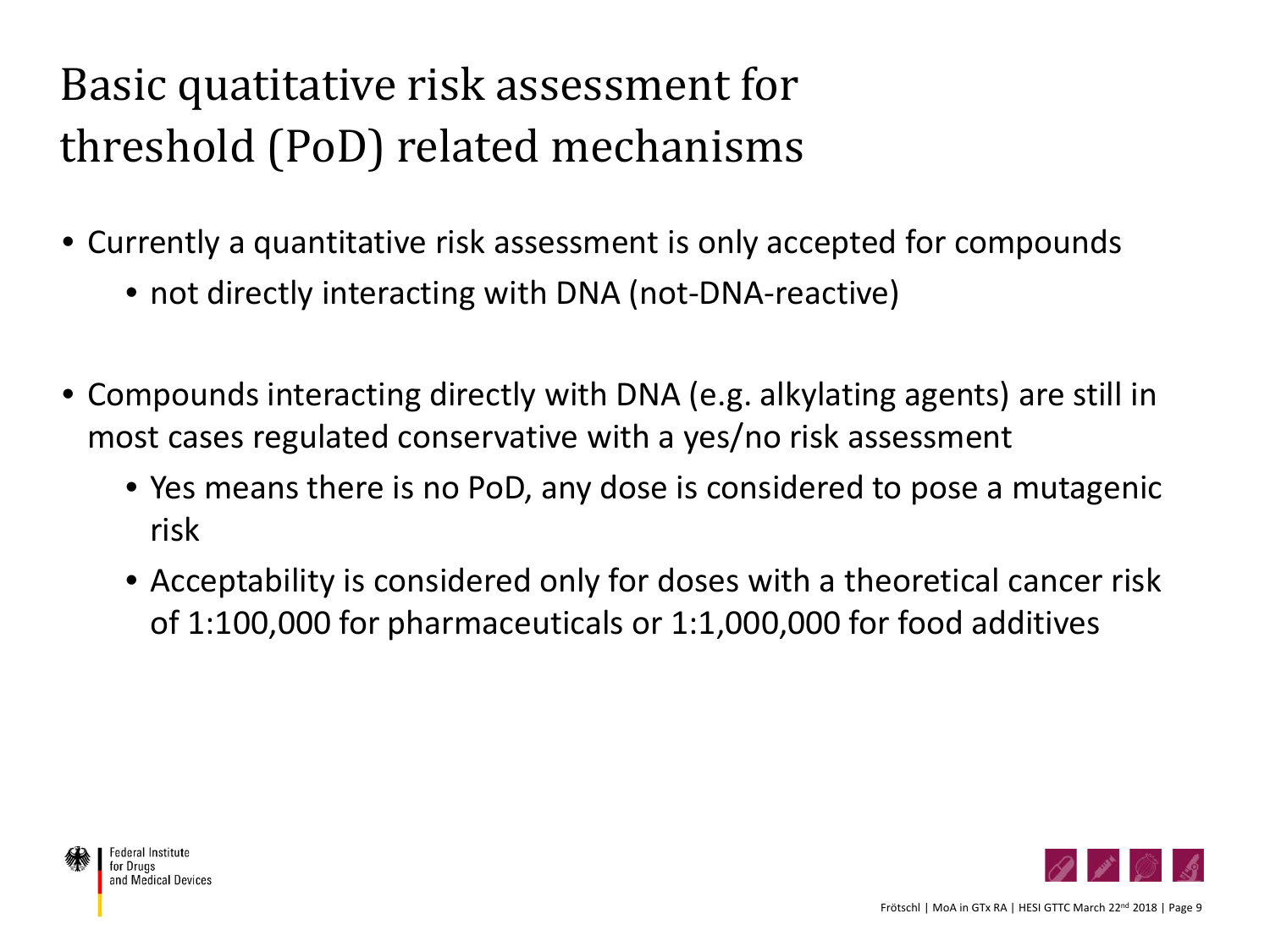## Determine the mode of (genotoxic)-action

- Mode of action determination needs to explain the mode of genotoxic activity
- this means practically the determination of the key activity of a molecule that leads to the final adverse outcome
- We need to know the
	- determinative molecular event (MIE molecular initiating event)
	- the dose response of the final adverse effect (gene, chromosome, genome mutations)

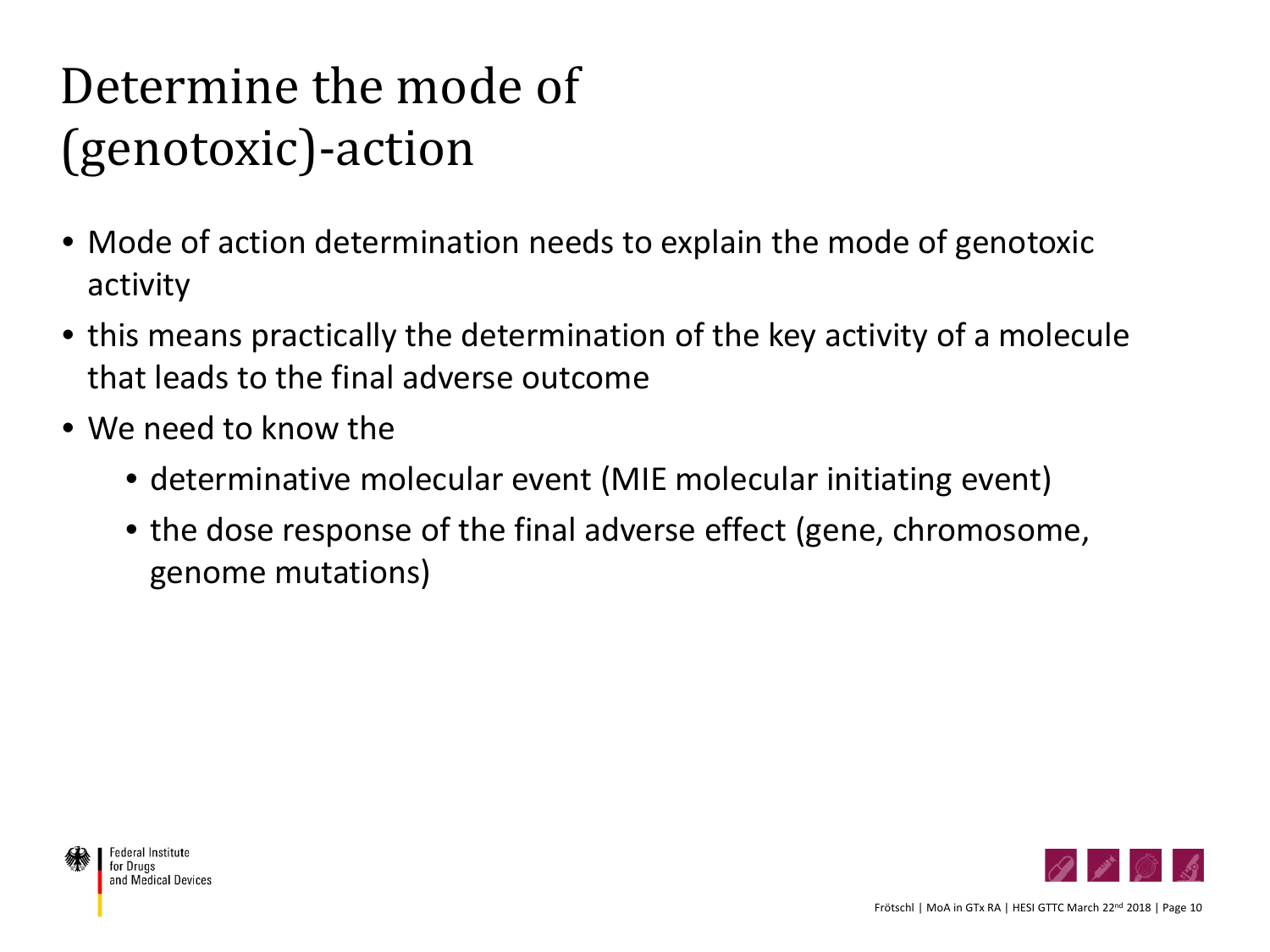#### MoA in risk assessment Fluoroquinolones



Figure 1. Complex of DNA linked to GyrA-Tyr<sub>122</sub> and docked quinolones: COOH-moeities of ligands point out of (left) and into plane (right); enzyme shown in grey, QRDR in lightblue, Ser<sub>83</sub>, Ala<sub>84</sub> and  $Asp_{87}$  in  $\alpha_4$  helix in yellow, orange and magenta, resp.; G in green, C in yellow, T in blue and A in red.

from Lenz et al. NIC Series, Vol. 40, ISBN 978-3-9810843-6-8, pp. 289-292, 2008



**Federal Institute** for Druas and Medical Devices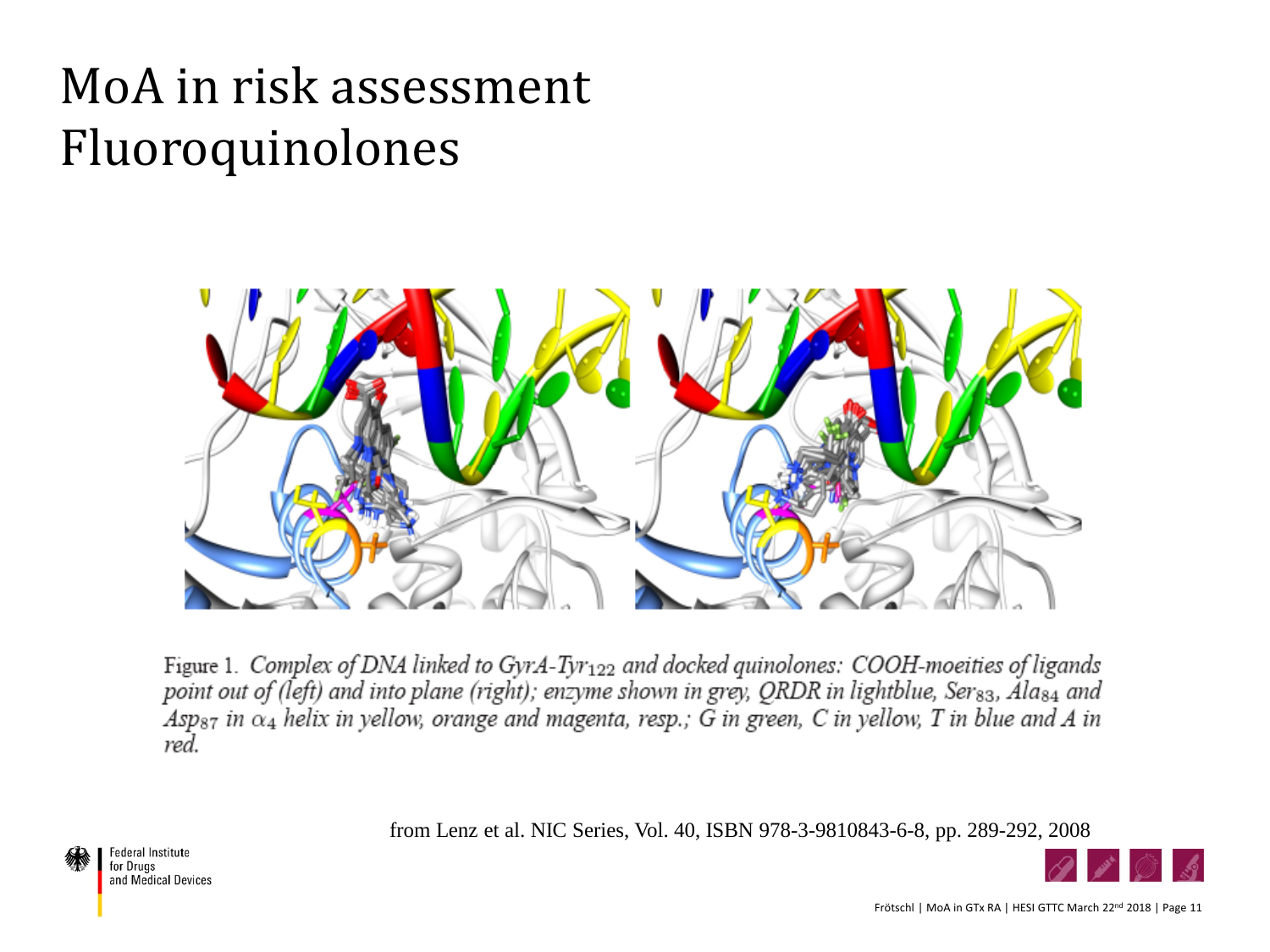### Mode of Action (MoA)

• Pharmacological (antibacterial) activity is inhibition of bacterial gyrase and topo IV inhibitor

• MoA for adverse genotoxic reactions in mammals is considered to be the inhibition of mammalian topo II



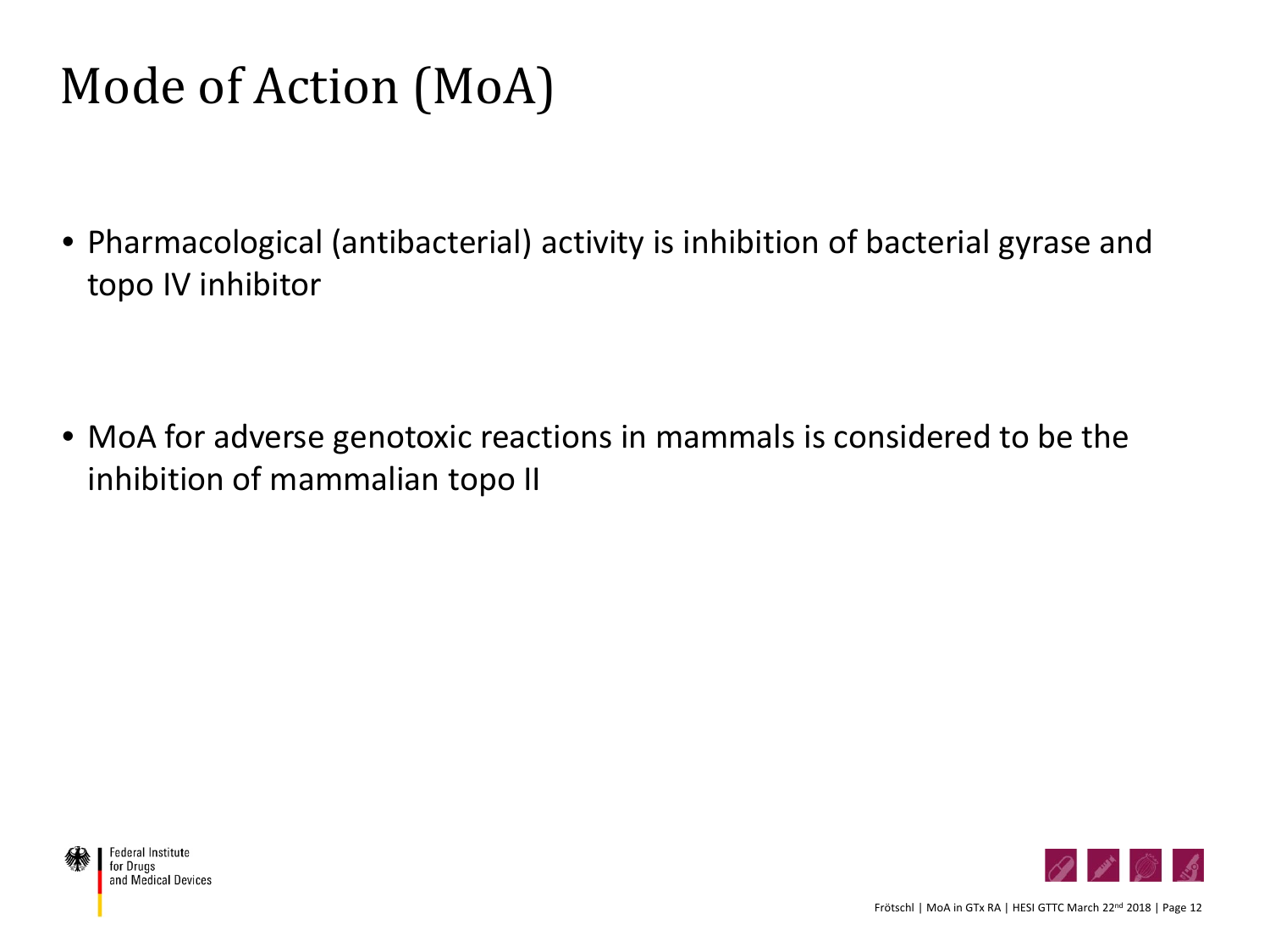#### Genetic Toxicity Assessment 1

- Standard battery test data
	- AMES
	- In vitro chromosome damage/MLA
	- In vivo chromosome damage/MN



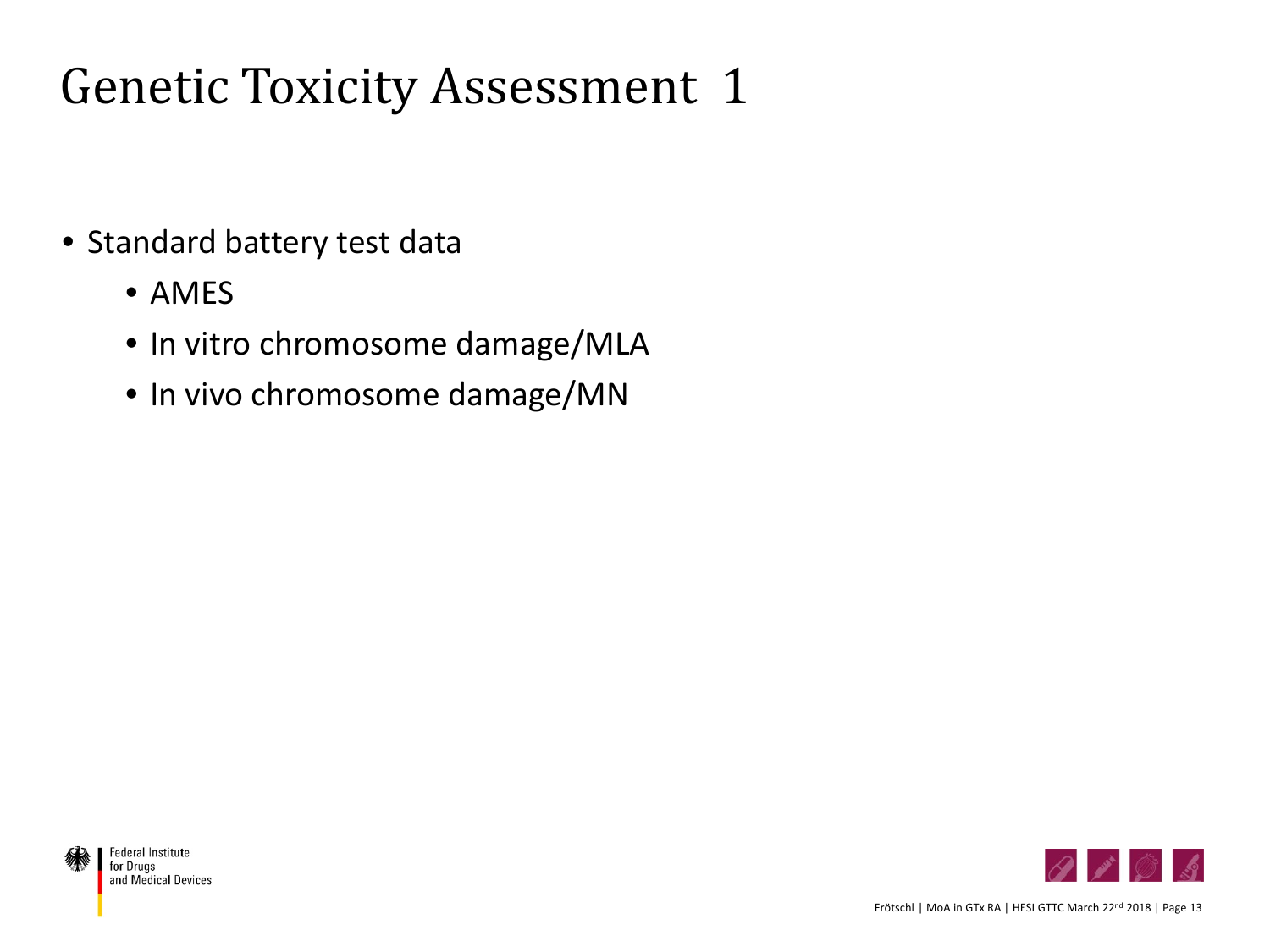#### Mutations in *Salmonella typh TA102* by Ciprofloxacin

**Revertants in TA 102** 



**Data from Clerch et al. 1996, Env Mol Mutag 27:110-115**



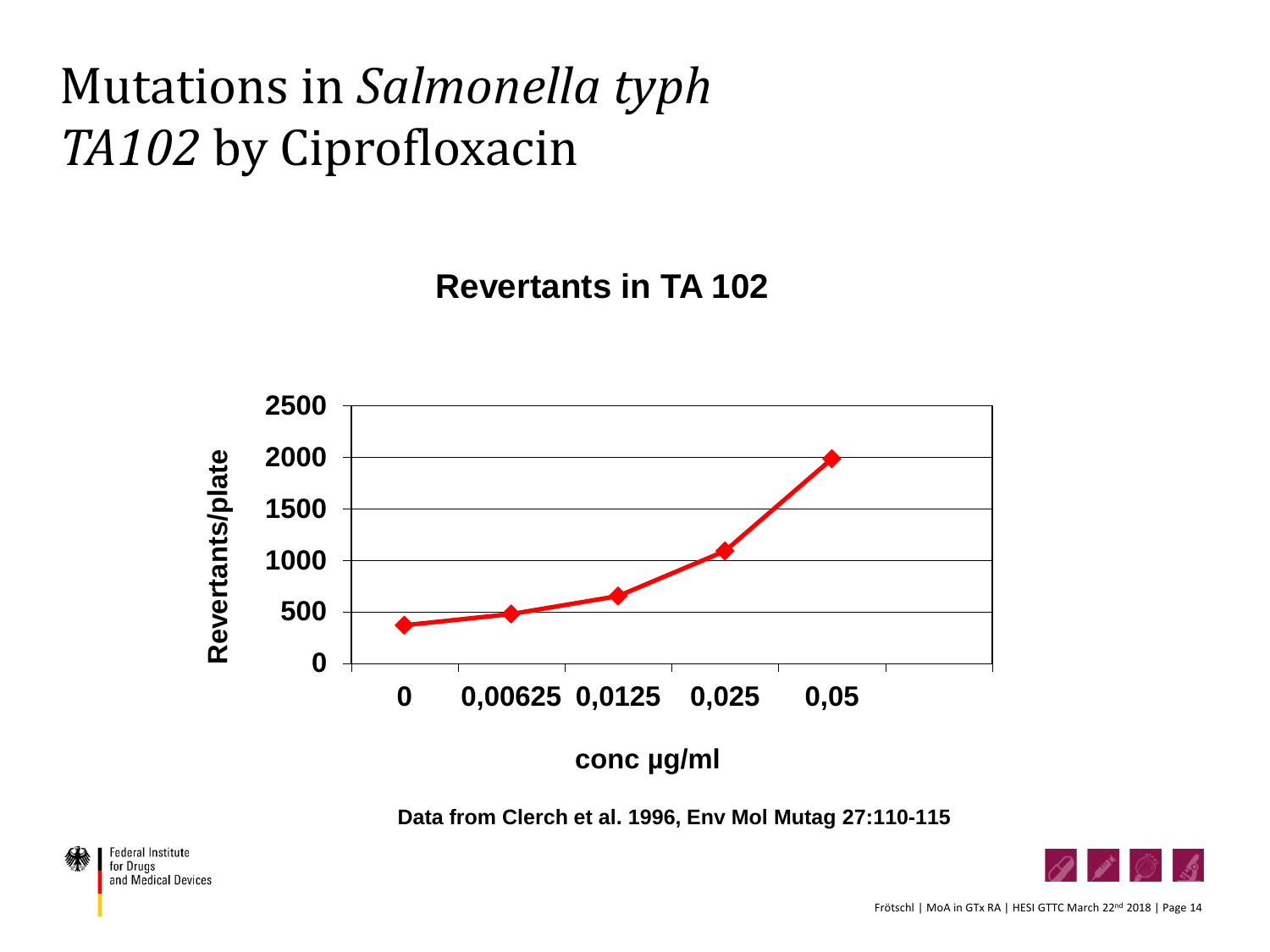#### Ciprofloxacin MN induction in vitro

Lynch et al. 2003, Mutagenesis 18:345-353



#### Micronucleus Test in Mouse Lymphoma Cells



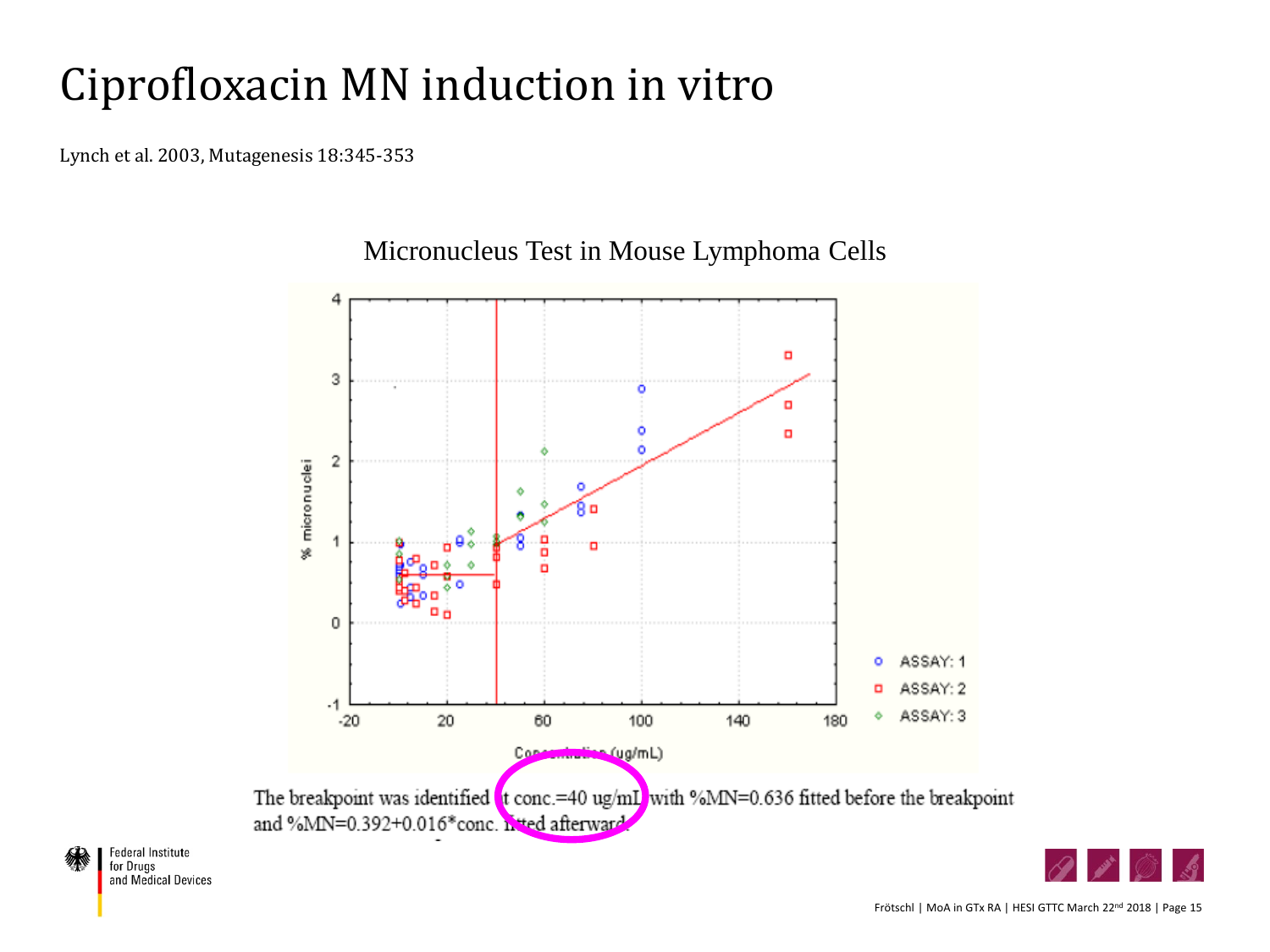## MN in vivo in NMRI mice in PCEs by Ciprofloxacin

**Micronuclei formation** 



**Data from Herbolt et al. 2001, Mut Res 498:193-205**

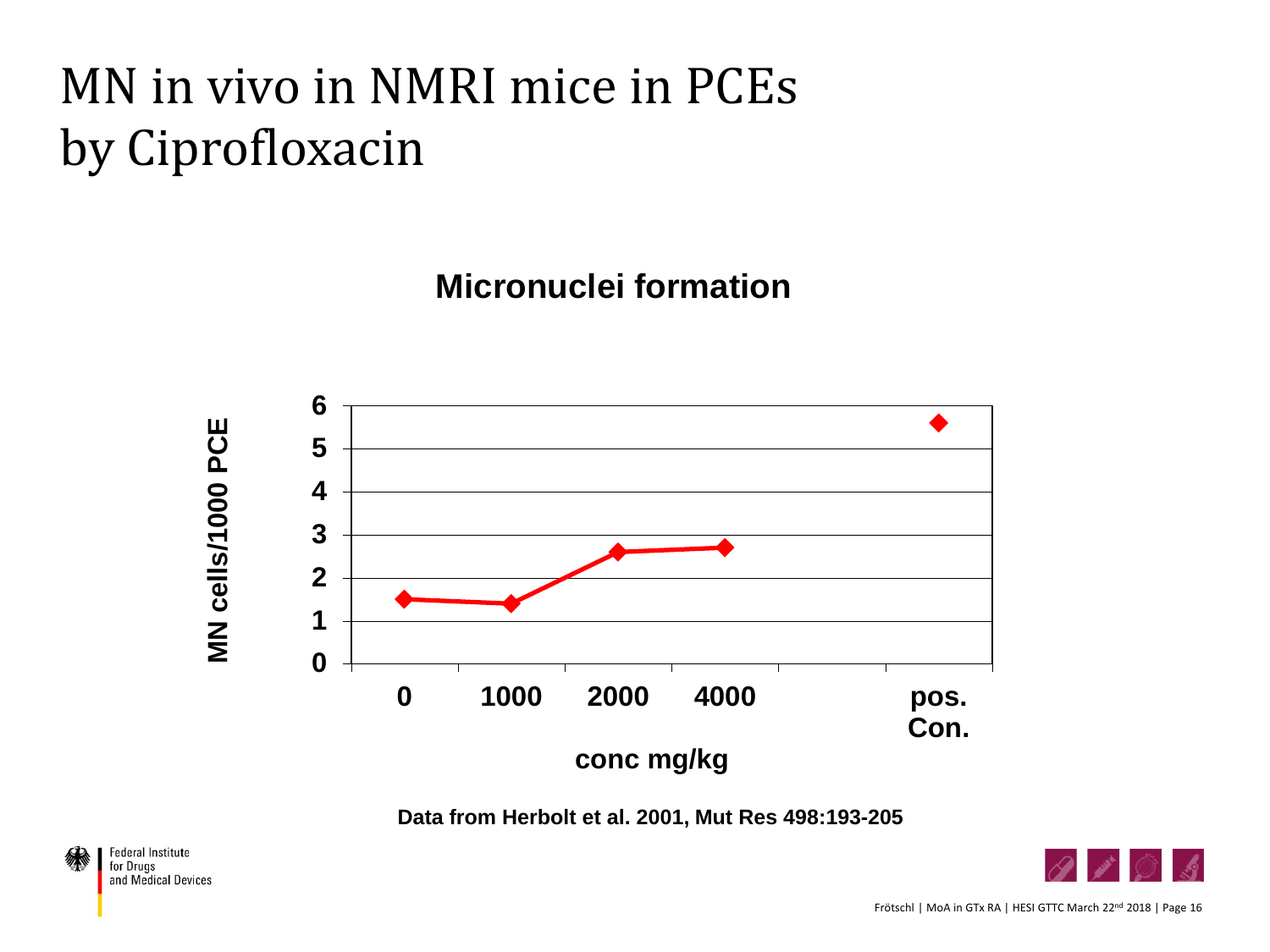#### Standard battery result for ciprofloxacin

The standard battery result

bacterial mutagenicity **positive** bacterial mutagenicity

MN in vitro mammalian cells **positive** 

MN in vivo rodent BM negative



Frötschl | MoA in GTx RA | HESI GTTC March 22<sup>nd</sup> 2018 | Page 17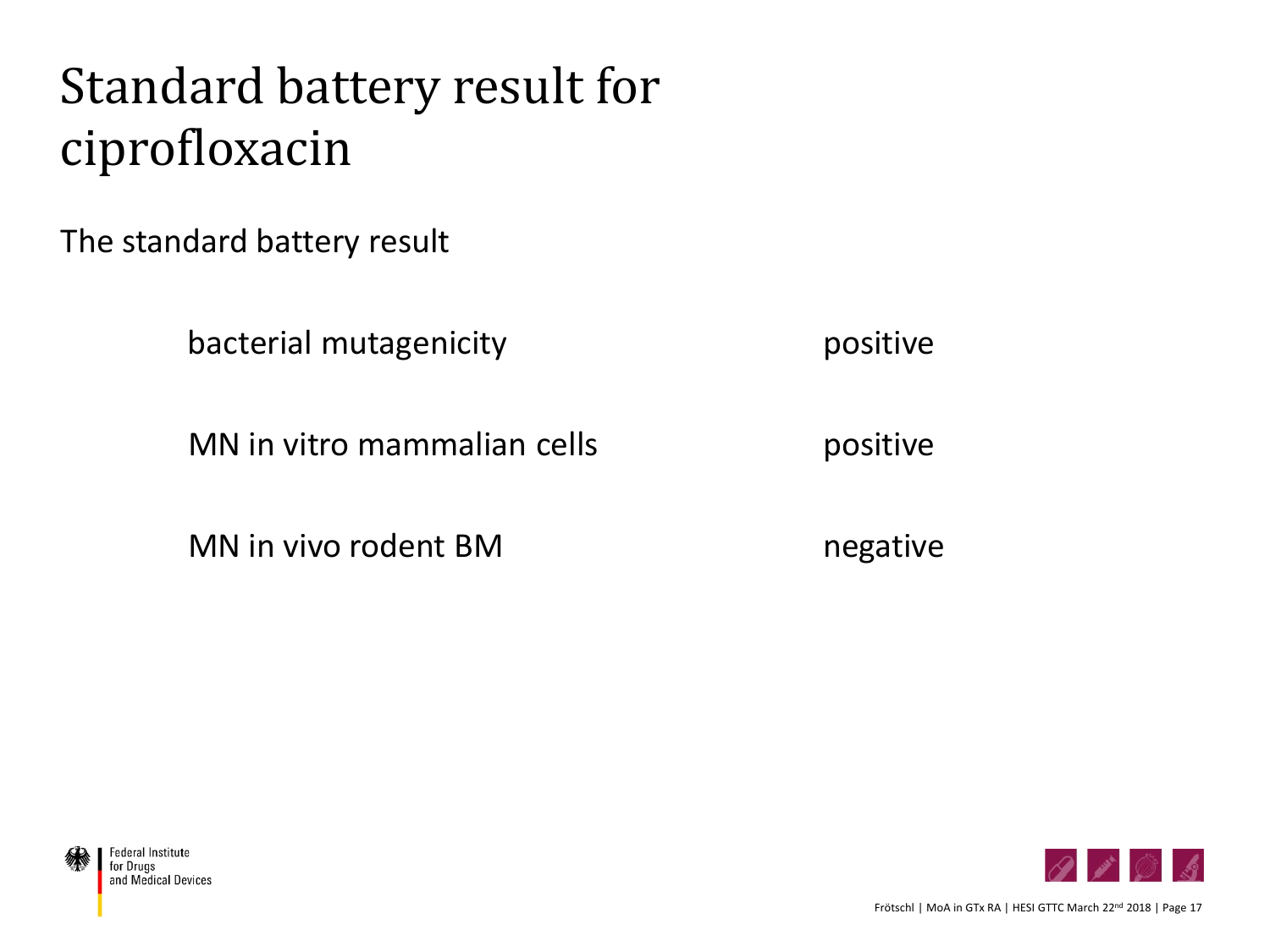Standard battery positive Knowledge on Mode of Action nessecary for risk assessment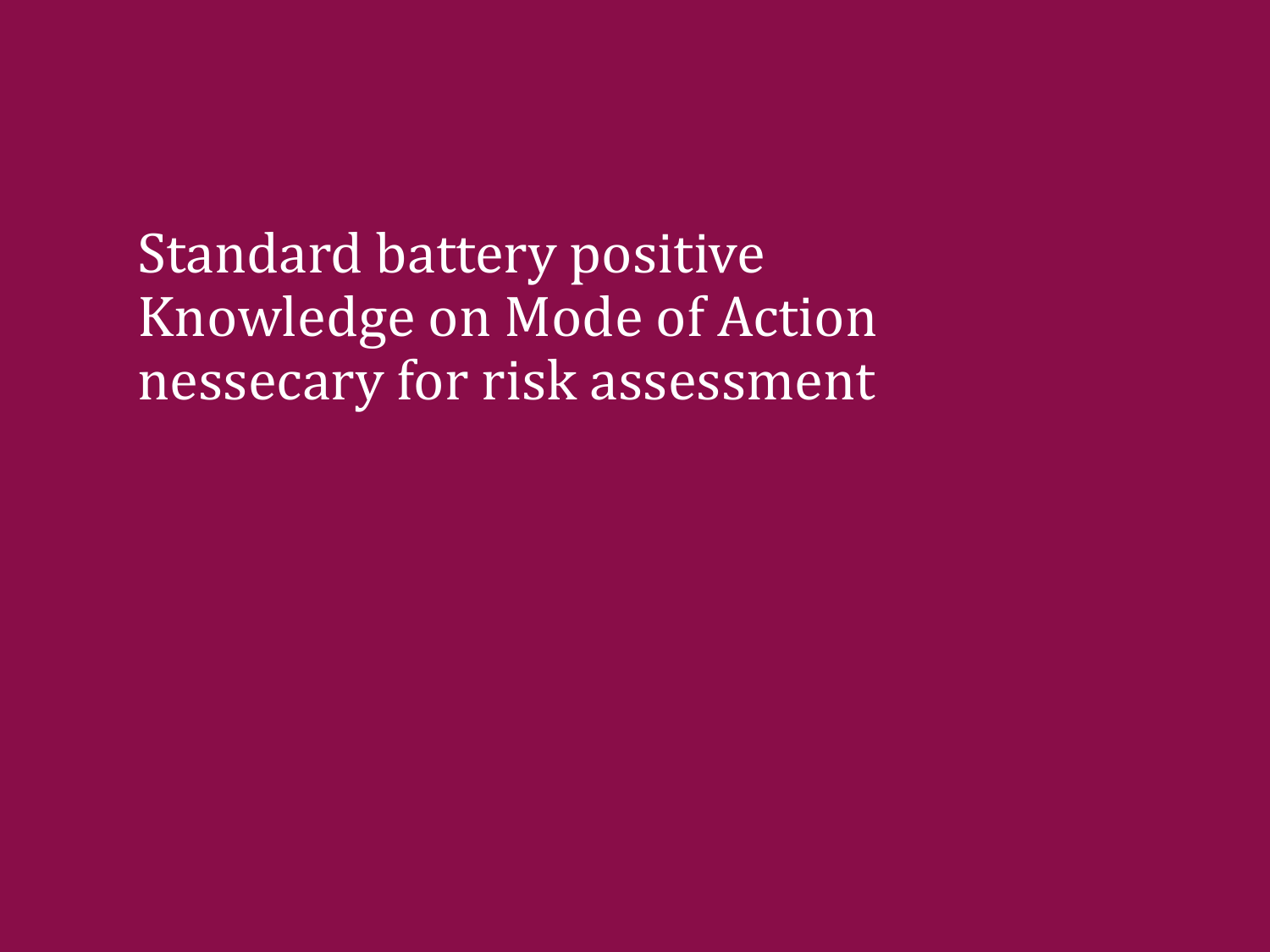#### Mode of Action determination

- We need data to demonstrate
	- The lack of direct DNA reactivity
	- The mode of action leading to mutations
	- The target molecule/enzyme
	- The target molecule to be the key driver of mutation induction
	- The dose response to demonstrate a PoD (threshold)



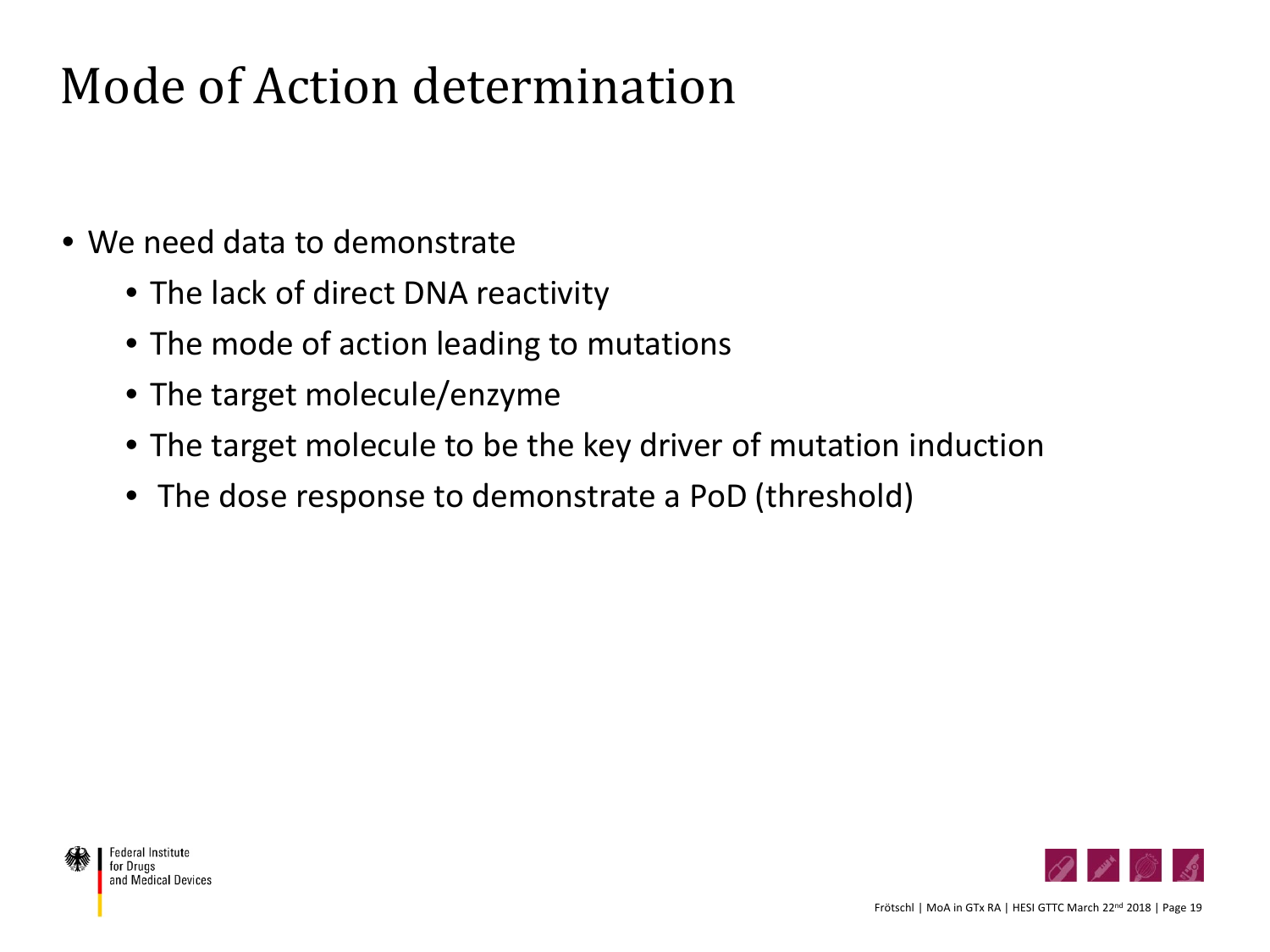#### Selectivity on target enzymes

#### **Minimal Concentration to induce DNA-strandbreaks (cell-free assay)**

|                 | $CC_{10}$ (µg/ml) |                         |        |
|-----------------|-------------------|-------------------------|--------|
| Fluoroquinolone | <b>Gyrase</b>     | <b>Topoisomerase II</b> | Factor |
| Pradofloxacin*  | 0.005             | 4                       | 800    |
| Enrofloxacin*   | 0.005             | 6                       | 1200   |
| Marbofloxacin*  | 0.005             | 10                      | 2000   |
| Danofloxacin*   | 0.005             | 25                      | 5000   |
| Orbifloxacin*   | 0.005             | 25                      | 5000   |
| Ciprofloxacin*  | 0.005             | 10                      | 2000   |
| Moxifloxacin*   | 0.01              | 6                       | 600    |
| Gemifloxacin*   | 0.01              |                         | 100    |

**\* Data from Koerber-Irrgang B, Dissertation, University Hamburg 2005** 

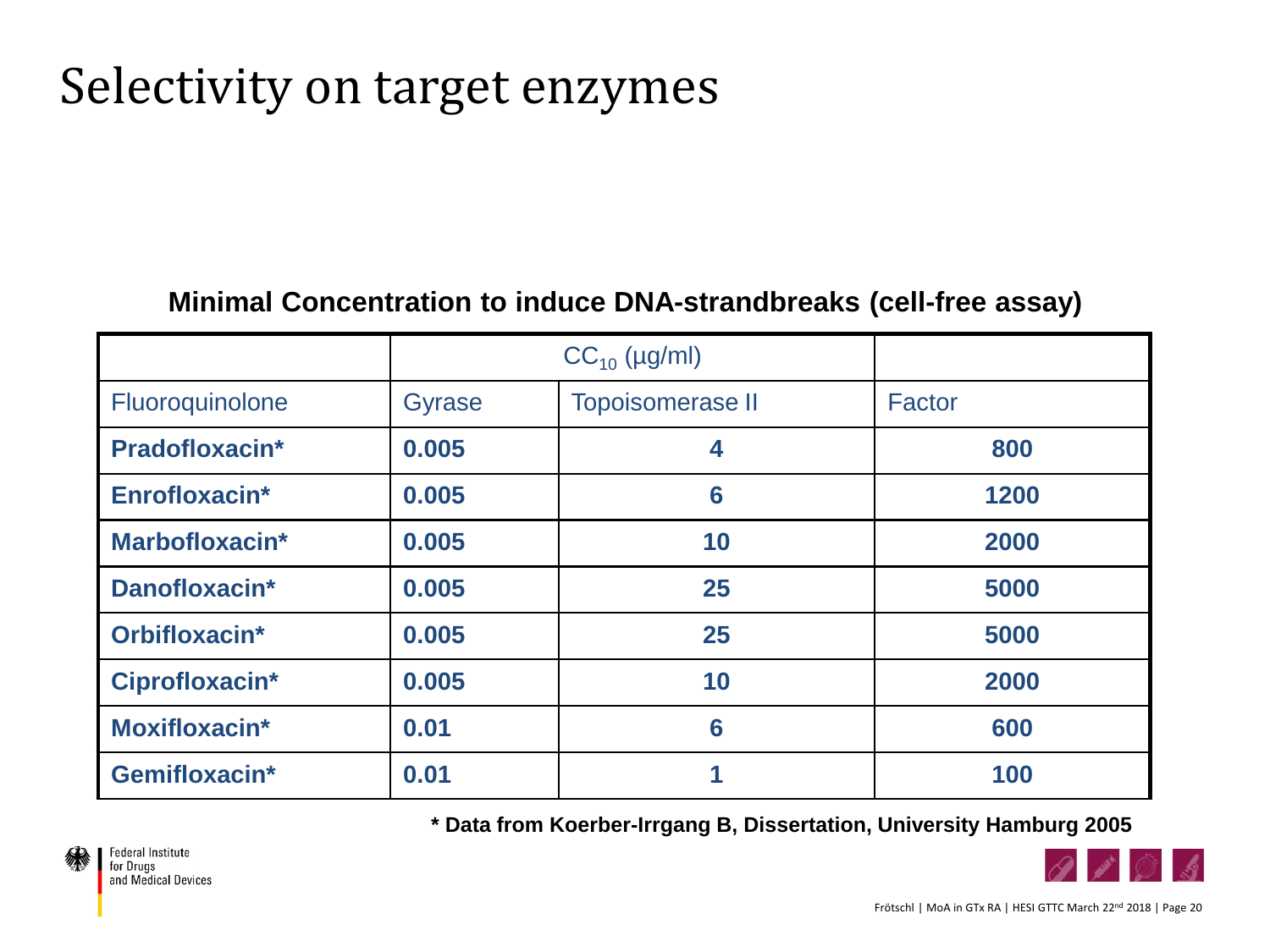#### Specific functional complex induction



Fig. 1. TARDIS assay results in L5178Y mouse lymphoma cells. (A) Concentration-dependent increase in SCC formation with etoposide. (B) Time-dependent reversal of SCC formation following removal of etoposide (60 μg/ml). (C) SCC formation by known mammalian topoisomerase II poisons [doxorubicin (3 μg/ ml), genistein (27 μg/ml), mitoxantrone (2.6 μg/ml) and ellipticine (1.2 μg/ml)] and two mammalian non-topoisomerase II poisons [aclarubicin (2 μg/ml) and

**Lynch et al. 2003, Mutagenesis 18:345-353**

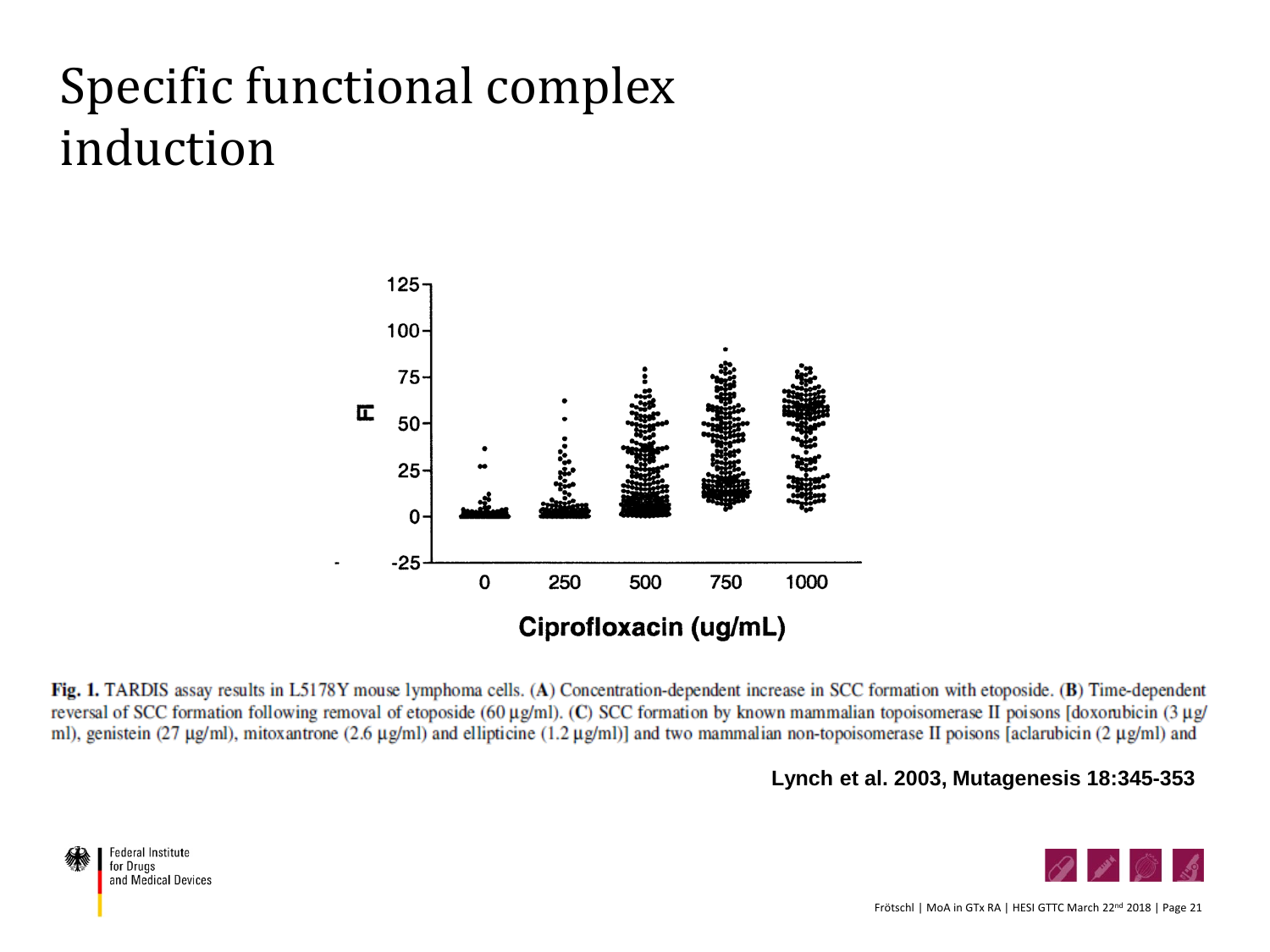#### Induction of yH2AX as measurement for DSB





Frötschl | MoA in GTx RA | HESI GTTC March 22<sup>nd</sup> 2018 | Page 22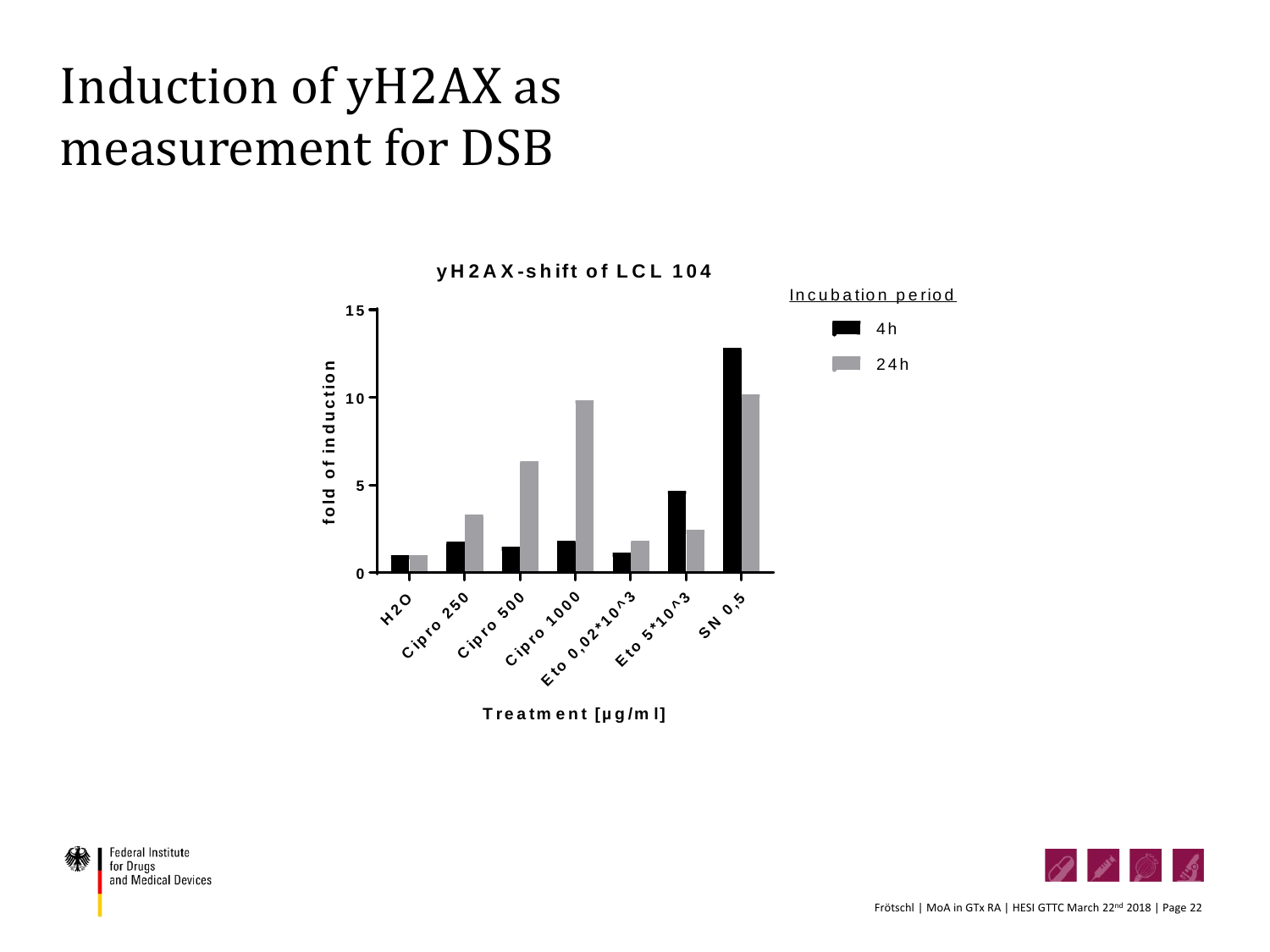#### Summary of ciprofloxacin

- Biochemical target is not DNA
- Hugh difference between effect on bacterial and mammalian target enzym
- Dose response of all assays show effects at high doses only
- Sufficient difference between human exposure and rodent exposure at doses with no genotoxic effect

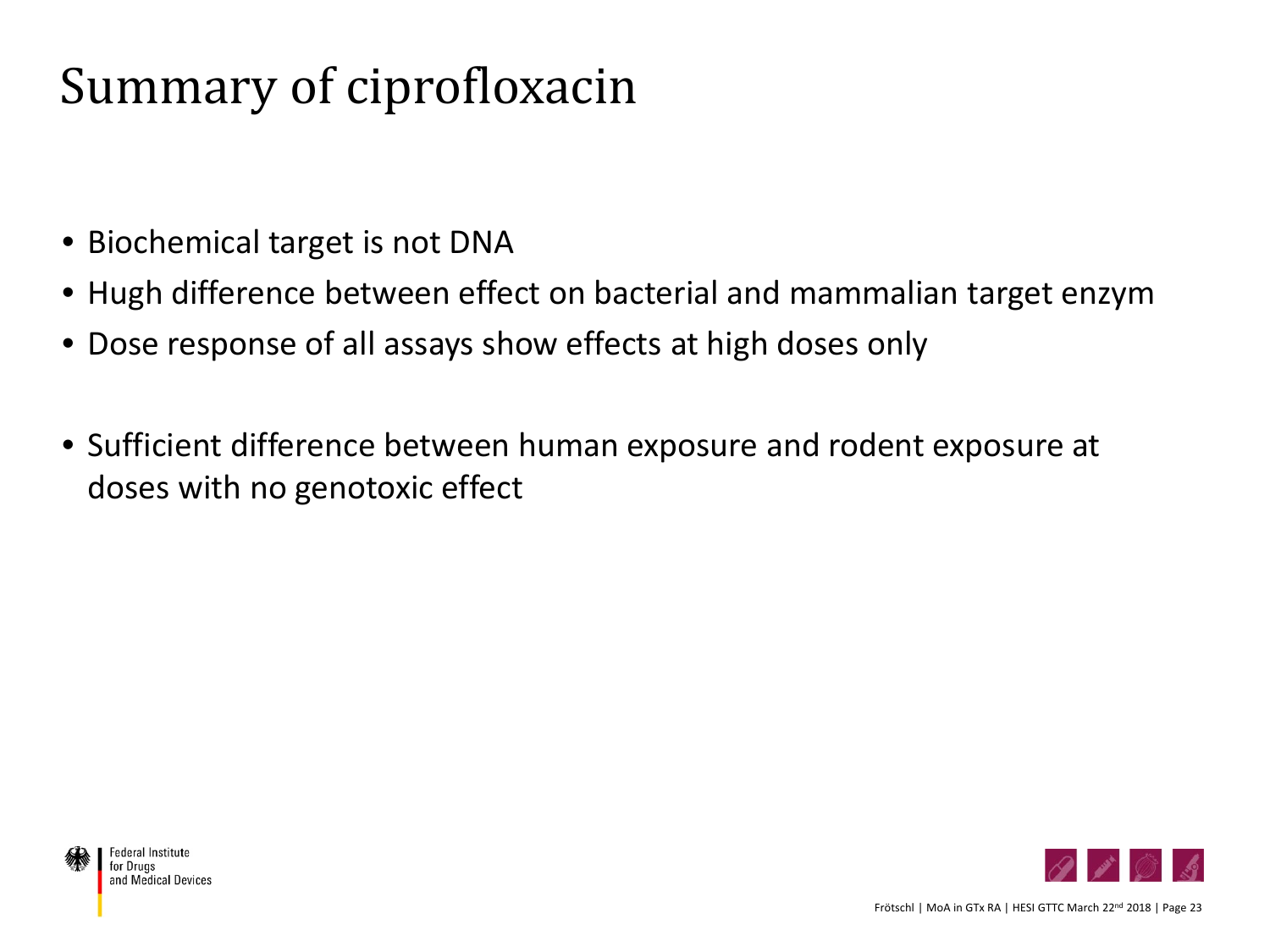#### Adverse outcome pathways – AOP – moving forward in MoA determination

- The MIE is the start of the an AOP
	- Knowledge of the dose response of the MIE
- The key events in the AOP
	- The more of the key events we know following the MIE
	- The more precise we may be to determine the complete dose response relationship between exposure and apical outcome
- This however is not possible with classical standard test systems:

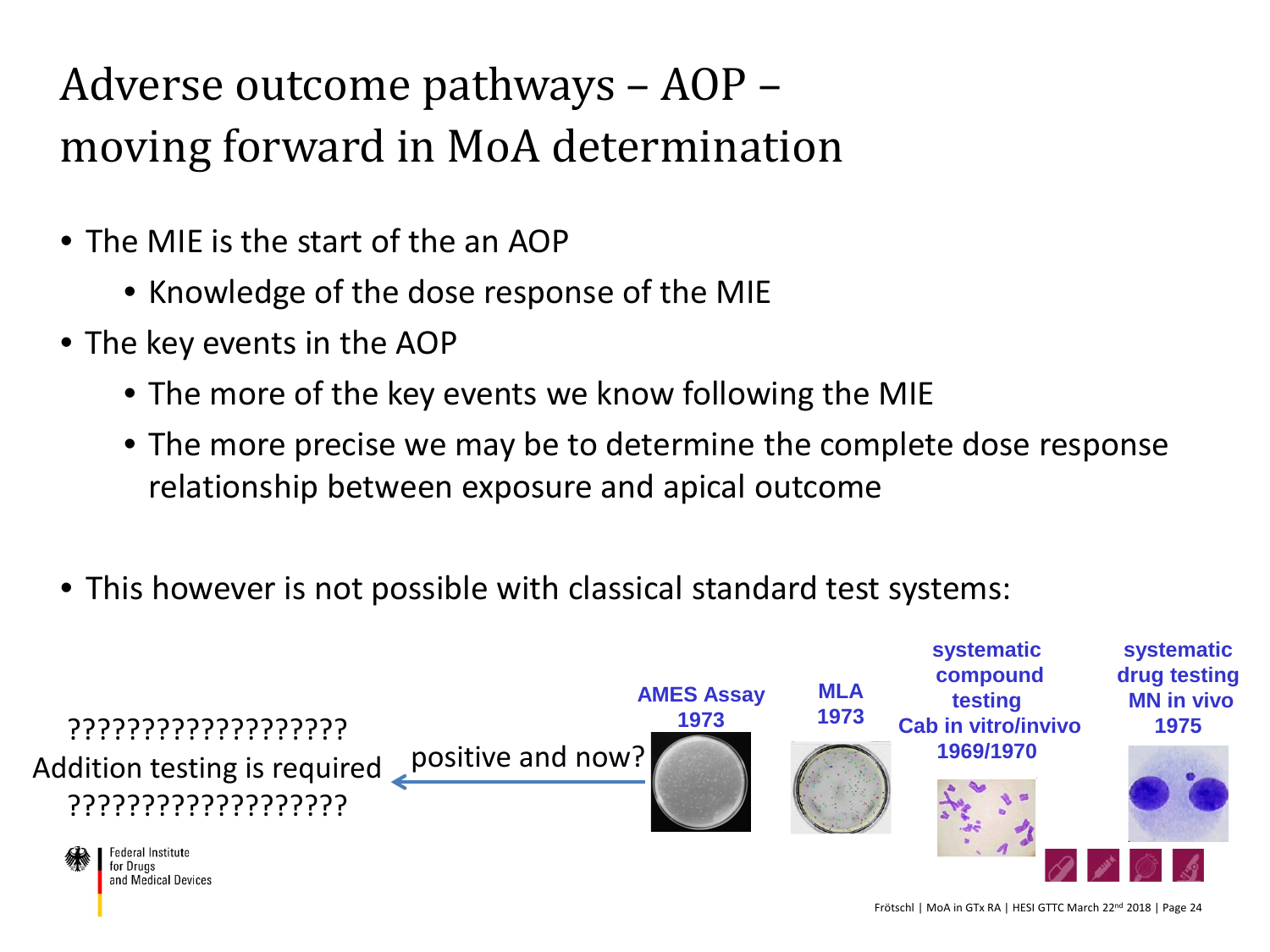#### Potential AOP for catalytic topo II inhibition



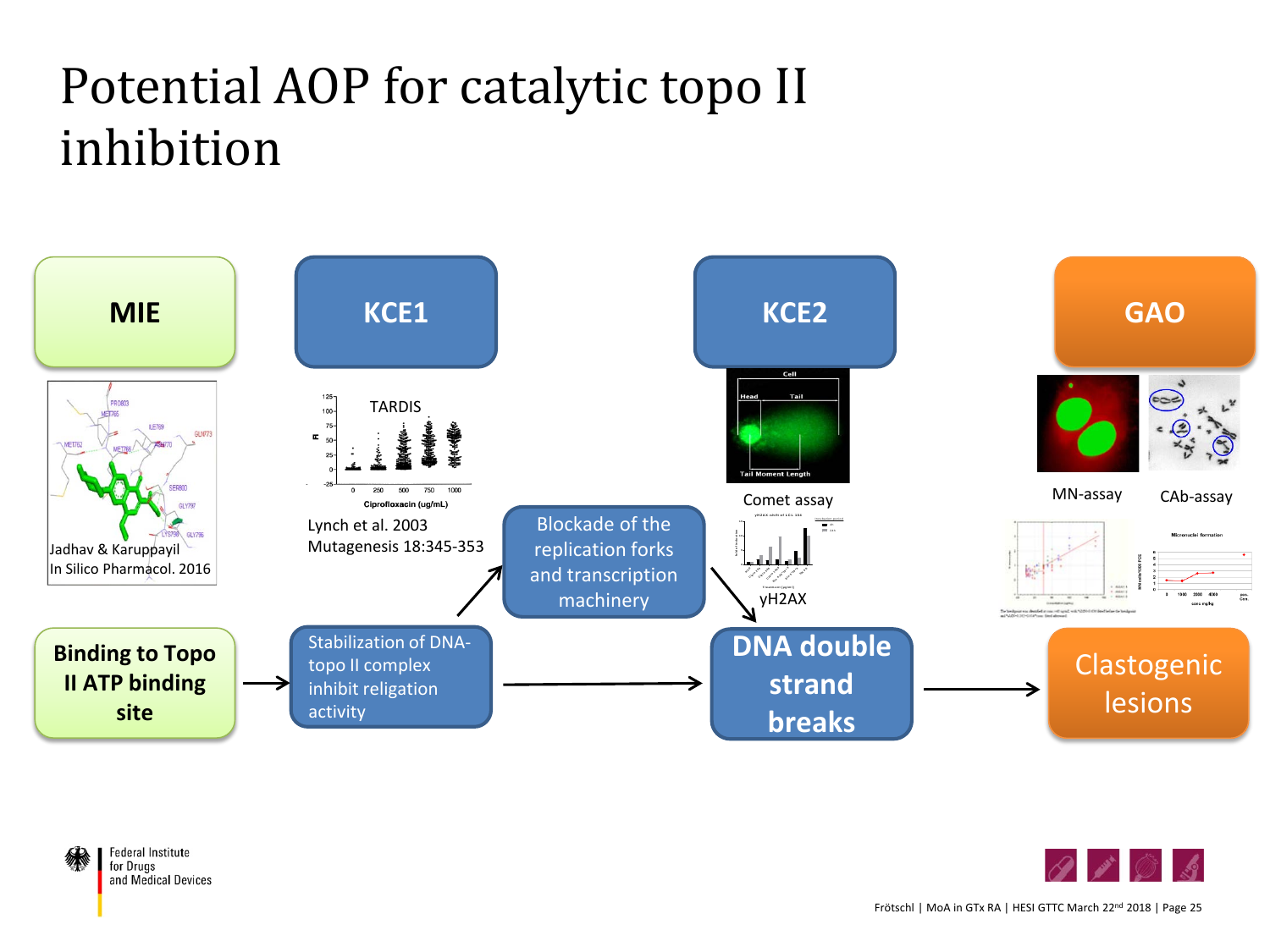#### Dose response relationship between key events

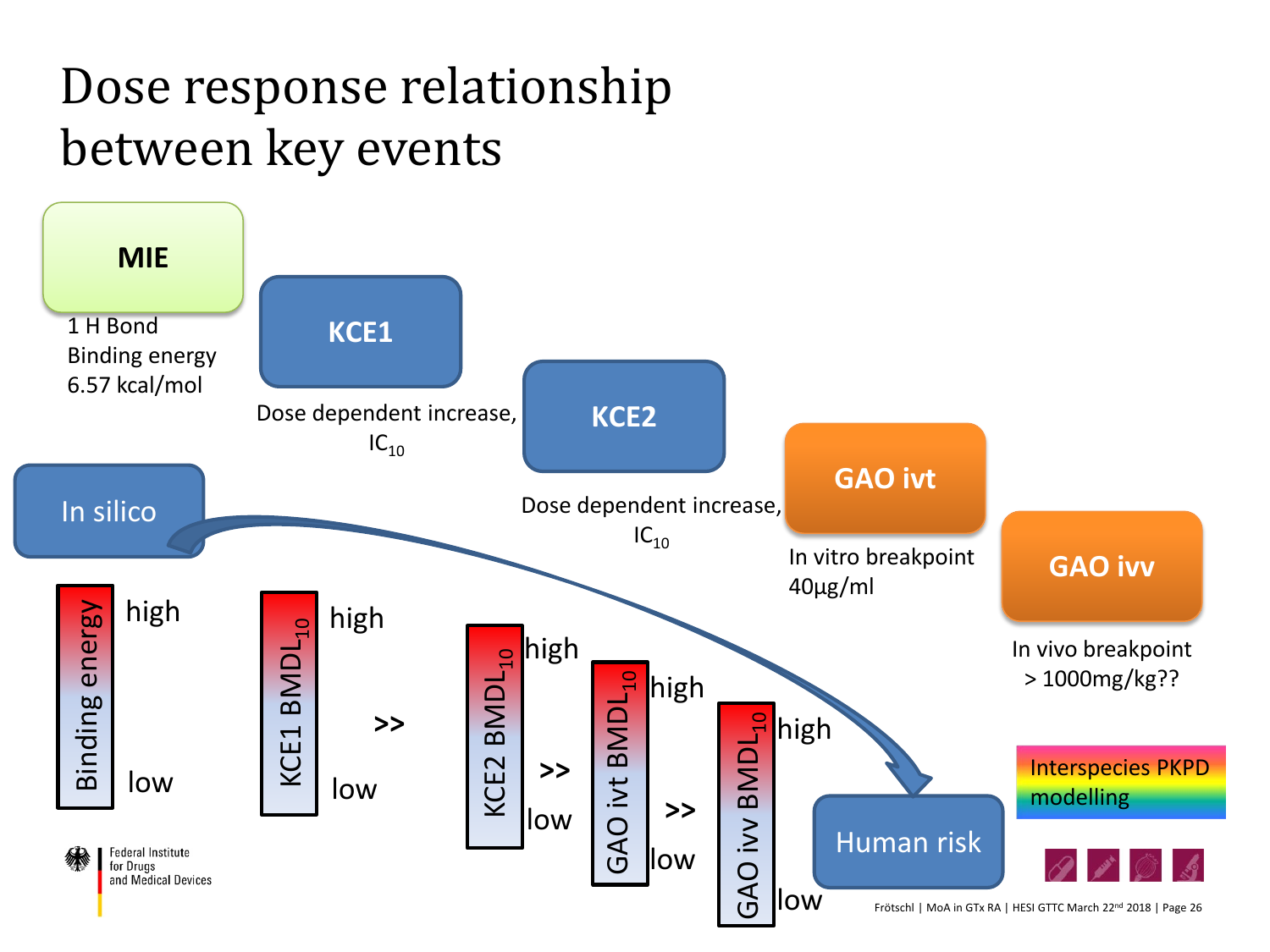## Risk assessment using dose response of AOP

#### **Clinical exposure, single dose**



**Acceptability of this will depend on the level of uncertainty in the model**



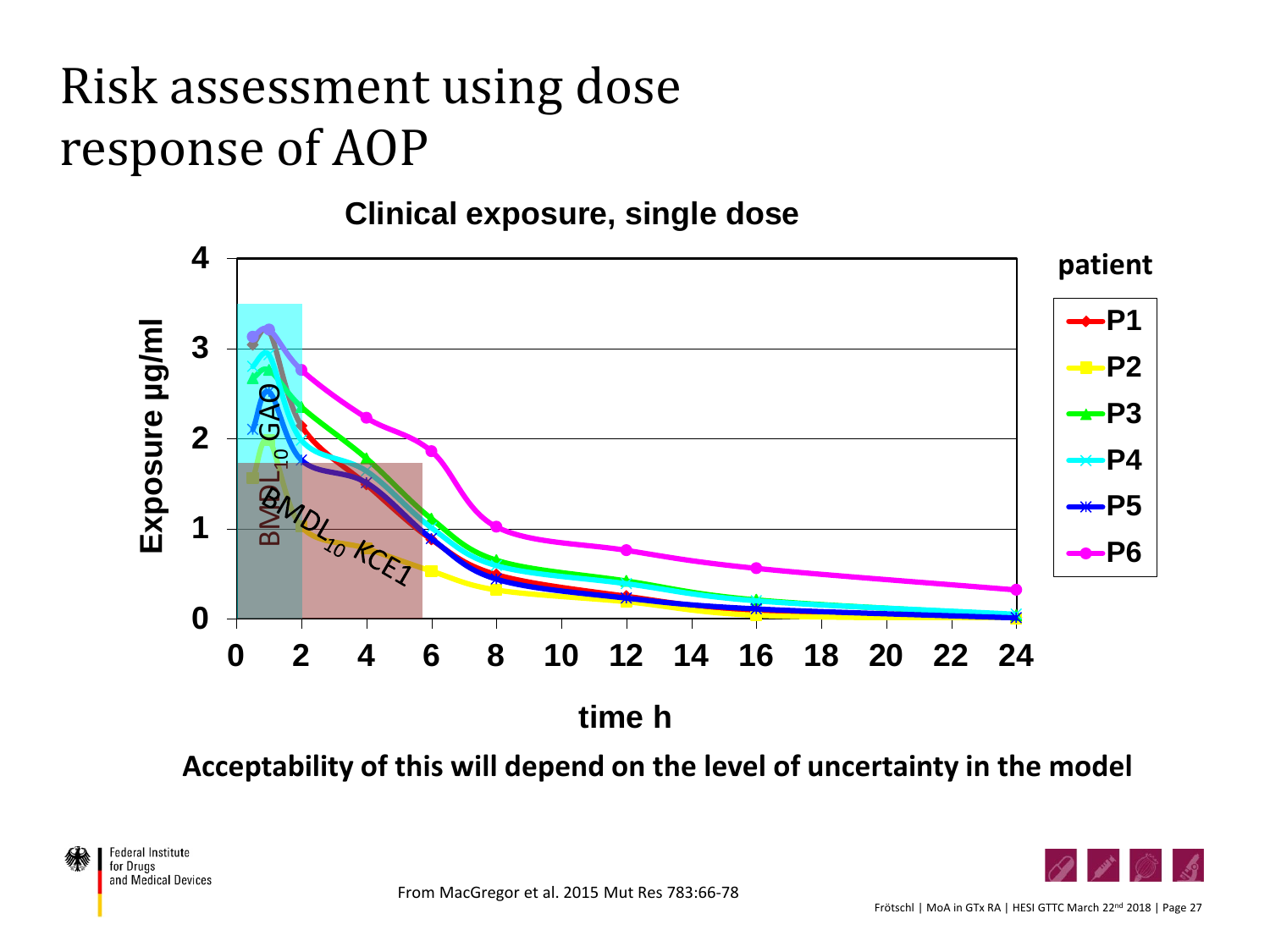#### Conclusions

- Mode of action determination is crucial for genetic toxicity assessment of compounds positive in the standard battery
- Sufficient data on dose response relationship of genetic toxicity endpoints is needed for margin of exposure determination and acceptability of risk
- More informed MoA determination would potentially improve genetic toxicity assessment and also improve risk assessment
- AOPs for genetic toxicity pathways will provide guidance for MoA determinantion and help to improve experimental strategies in genetic toxicity testing
- Quantitative data on MIE and KCE in AOPs will support approaches in quantitative risk assessment in genetic toxicity